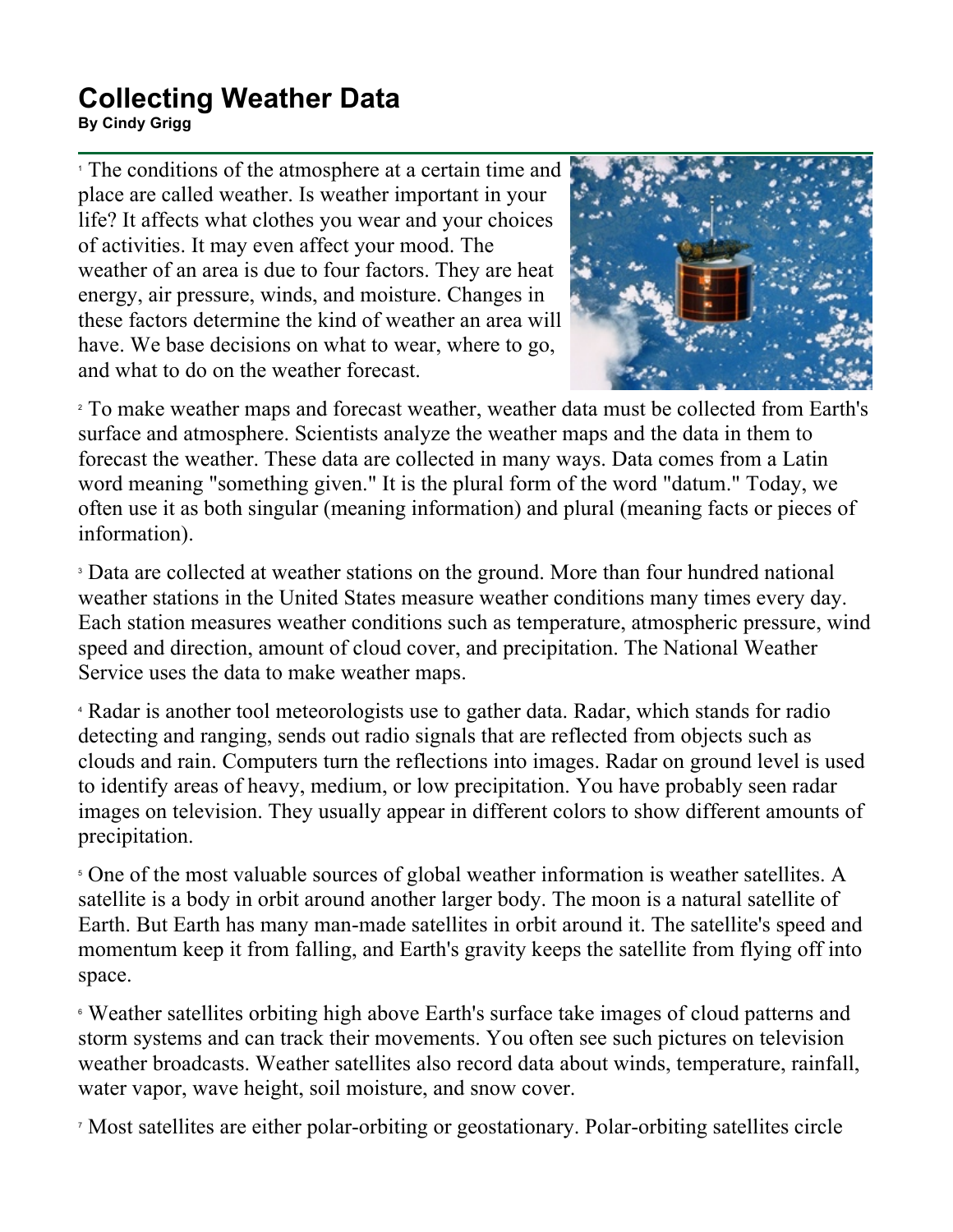the globe in a north-south orbit crossing over the poles and the equator. They are called "low Earth orbit" satellites because they orbit only about five hundred miles above Earth's surface. Because of Earth's rotation, polar-orbiting satellites cover different parts of Earth from one orbit to the next. They have heat sensors that measure the temperatures of the oceans, the land, the air, and the clouds. The National Weather Service uses this information to forecast weather for days and even weeks ahead. This information also helps scientists study how the climate is changing over long periods of time.

<sup>8</sup> Geostationary satellites complete one orbit, traveling east to west, in the same time it takes Earth to rotate once. They must be at high altitudes to be able to do this. They are called "high Earth-orbit" satellites because they orbit more than 22,000 miles above Earth. Because geostationary satellites rotate with Earth, they're always above the same spot on Earth's surface. This means that they monitor weather conditions over the same area. They can take pictures continuously of storms forming over land and oceans. The newest geostationary satellites can collect information from inside hurricanes, recording wave heights, surface winds, and rainfall. Some now carry microwave sensors that can gather information through cloud cover.

<sup>9</sup> As technology improves, weather forecasters will have better knowledge to allow them to predict weather with more accuracy. This will help save lives and decrease property damage in cases of severe weather such as hurricanes and typhoons.

Copyright © 2013 edHelper